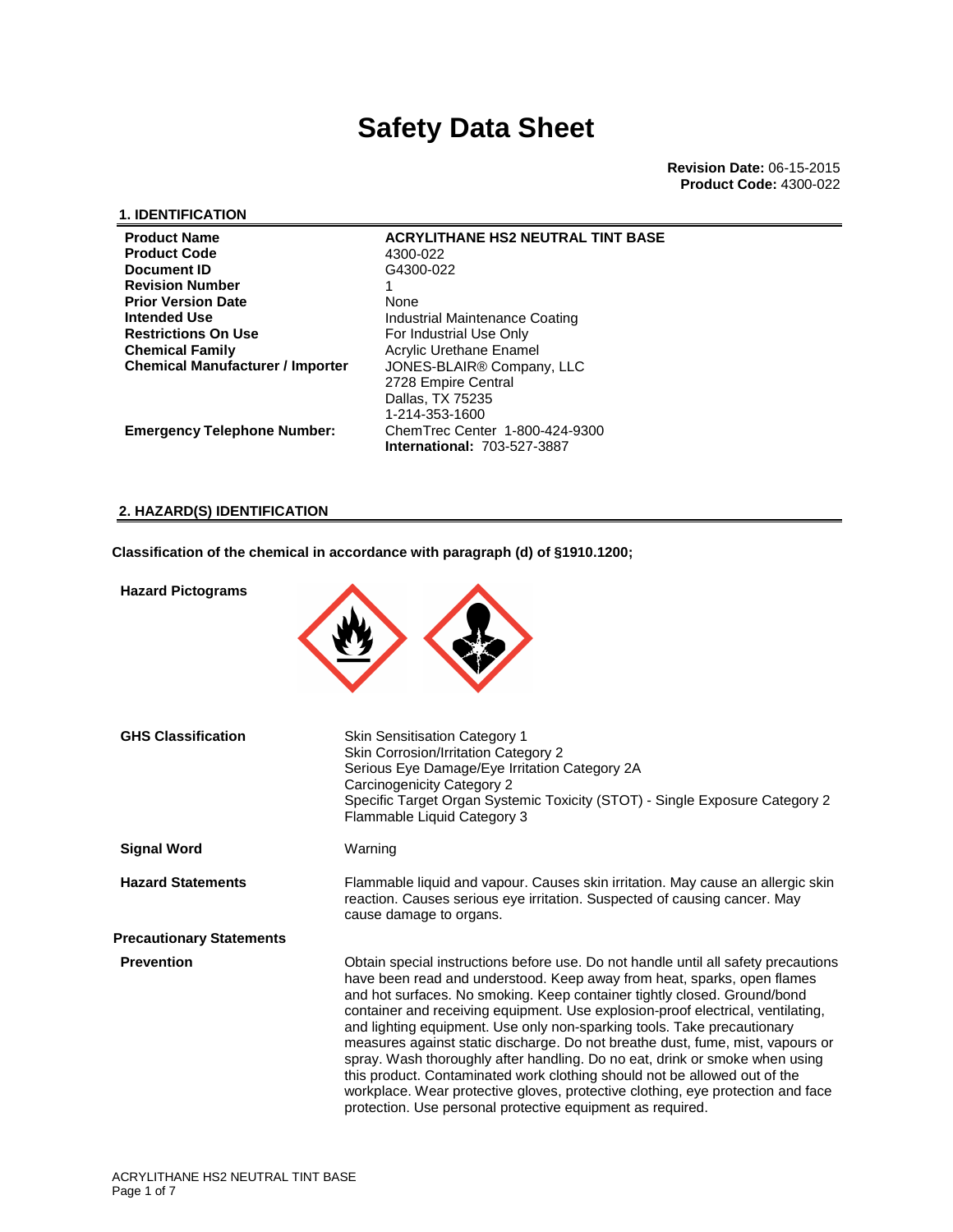#### **Revision Date:** 06-15-2015 **Product Code:** 4300-022

| <b>Response</b>                                          | IF ON SKIN (or hair): Remove/Take off immediately all contaminated clothing.<br>Rinse skin with water/shower. IF IN EYES: Rinse cautiously with water for<br>several minutes. Remove contact lenses, if present and easy to do. Continue<br>rinsing. IF exposed or concerned: Get medical attention. IF exposed or if you<br>feel unwell: Call a POISON CENTER or physician. If skin irritation or rash<br>occurs: Get medical attention. If eye irritation persists: Get medical attention.<br>Take off contaminated clothing and wash before reuse. In case of fire: Use<br>alcohol resistant foam, carbon dioxide, dry chemical, or water spray for<br>extinction. |
|----------------------------------------------------------|-----------------------------------------------------------------------------------------------------------------------------------------------------------------------------------------------------------------------------------------------------------------------------------------------------------------------------------------------------------------------------------------------------------------------------------------------------------------------------------------------------------------------------------------------------------------------------------------------------------------------------------------------------------------------|
| <b>Storage</b>                                           | Keep container tightly closed. Store in a well-ventilated place. Keep cool. Store<br>locked up.                                                                                                                                                                                                                                                                                                                                                                                                                                                                                                                                                                       |
| <b>Disposal</b>                                          | Dispose of contents and container in accordance with all local, regional,<br>national and international regulations.                                                                                                                                                                                                                                                                                                                                                                                                                                                                                                                                                  |
| <b>Hazards Not Otherwise</b><br><b>Classified (HNOC)</b> | Not applicable                                                                                                                                                                                                                                                                                                                                                                                                                                                                                                                                                                                                                                                        |

### **Additional Information**

Not applicable

## **3. COMPOSITION/INFORMATION ON INGREDIENTS**

| <b>Chemical Component</b>                            | CAS#           | <u>%</u>    |  |
|------------------------------------------------------|----------------|-------------|--|
| Ethyl 3-ethoxypropionate                             | 763-69-9       | $5 - 10$    |  |
| Methyl Amyl Ketone                                   | 110-43-0       | $3 - 7$     |  |
| n-Butyl acetate                                      | 123-86-4       | $3 - 7$     |  |
| Ethylene glycol monobutyl ether acetate              | 112-07-2       | $1 - 5$     |  |
| Light aromatic solvent naphtha                       | 64742-95-6     | $0.5 - 1.5$ |  |
| Bis(1,2,2,6,6-pentamethyl-4-piperidyl)<br>sebacate   | 41556-26-7     | $0.1 - 1$   |  |
| Ethylbenzene                                         | $100 - 41 - 4$ | $0.1 - 1$   |  |
| methyl 1,2,2,6,6-pentamethyl-4-piperidyl<br>sebacate | 82919-37-7     | $0.1 - 1$   |  |

**The specific chemical identity and/or exact percentage (concentration) of composition has been withheld as a trade secret.** 

### **4. FIRST-AID MEASURES**

| <b>Inhalation</b>                      | Remove individual to fresh air after an airborne exposure if any symptoms develop as     |                                                                            |  |
|----------------------------------------|------------------------------------------------------------------------------------------|----------------------------------------------------------------------------|--|
|                                        |                                                                                          | a precautionary measure.                                                   |  |
| <b>Eve Contact</b>                     | In case of contact, immediately flush eyes with plenty of water for at least 15 minutes. |                                                                            |  |
|                                        |                                                                                          | Get medical attention immediately.                                         |  |
| <b>Skin Contact</b>                    | Wash with soap and water. Remove contaminated clothing and launder. Get medical          |                                                                            |  |
|                                        | attention if irritation develops or persists.                                            |                                                                            |  |
| Ingestion                              | If swallowed, do not induce vomiting. Get medical attention immediately. Induce          |                                                                            |  |
|                                        | vomiting as a last measure. Induced vomiting may lead to aspiration of the material      |                                                                            |  |
|                                        |                                                                                          | into the lungs potentially causing chemical pneumonitis that may be fatal. |  |
|                                        |                                                                                          |                                                                            |  |
| <b>Most Important Acute Symptoms</b>   |                                                                                          | Not Available                                                              |  |
| and Effects                            |                                                                                          |                                                                            |  |
| <b>Most Important Delayed Symptoms</b> |                                                                                          | Not Available                                                              |  |
| and Effects                            |                                                                                          |                                                                            |  |
| Special treatment needed:              |                                                                                          | No additional first aid information available                              |  |
|                                        |                                                                                          |                                                                            |  |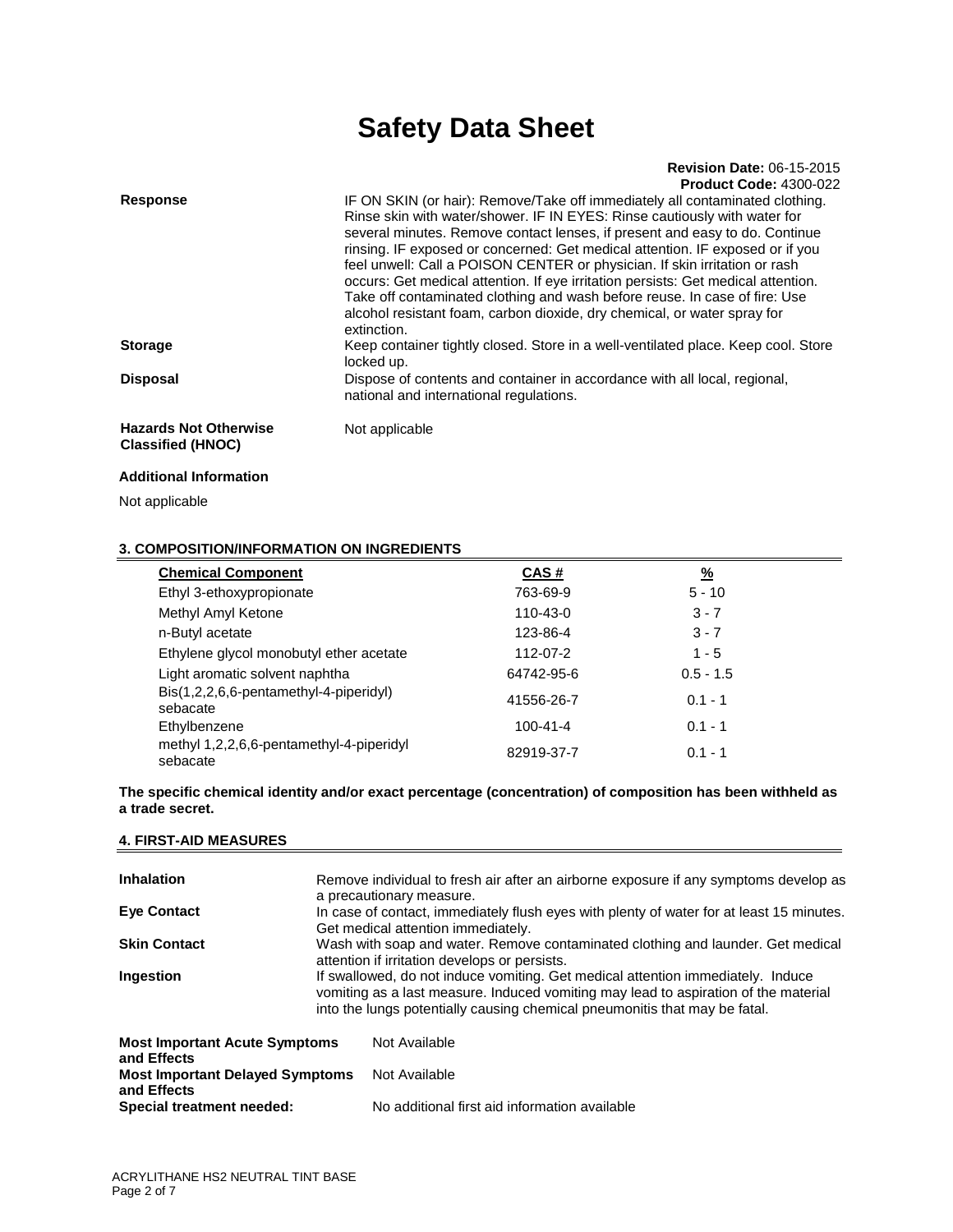#### **5. FIRE-FIGHTING MEASURES Suitable Extinguishing Media** Use alcohol resistant foam, carbon dioxide, or dry chemical extinguishing agents. Water spray or fog may also be effective for extinguishing if swept across the base of the fire. Water can also be used to absorb heat and minimize fire damage. **Unsuitable Extinguishing Media** No data available **Fire and/or Explosion Hazards** Vapors may be ignited by sparks, flames or other sources of ignition if material is above the flash point giving rise to a fire (Class B). Vapors are heavier than air and may travel to a source of ignition and flash back. Container may explode in heat of fire. Hazardous Combustion Products Carbon dioxide, Carbon monoxide, Toxic fumes, Toxic gases **Special Protective Equipment and Precautions for Fire-Fighters**  Do not enter fire area without proper protection including self-contained breathing apparatus and full protective equipment. Fight fire from a safe distance and a protected location due to the potential of hazardous vapors and decomposition products. Do not enter fire area without proper protection including self-contained breathing apparatus and full protective equipment. Fight fire from a safe distance and a protected location due to the potential of hazardous vapors and decomposition products. Flammable component(s) of this material may be lighter than water and burn while floating on the surface. **6. ACCIDENTAL RELEASE MEASURES Personal Precautions, Protective Equipment and Emergency Procedures**  Exposure to the spilled material may be irritating or harmful. Follow personal protective equipment recommendations found in Section VIII of this SDS. Additional precautions may be necessary based on special circumstances created by the spill including the material spilled, the quantity of the spill, the area in which the spill occurred. Also consider the expertise of employees in the area responding to the spill. **Methods and Material for Containment and Cleaning Up**  Prevent the spread of any spill to minimize harm to human health and the environment if safe to do so. Dike with suitable absorbent material. Gather and store in a sealed container pending disposal. Shut off ignition sources; including electrical equipment and flames. Do not allow smoking in the area. **7. HANDLING AND STORAGE Precautions for Safe Handling Harmful or irritating material. Avoid contacting and avoid breathing the** material. Use only in a well ventilated area. As with all chemicals, good industrial hygiene practices should be followed when handling this material. Wash thoroughly after handling. Do not get in eyes, on skin and clothing. Ground and bond containers when transferring material. Use spark-proof tools and explosion-proof equipment. "Empty" containers retain product residue (liquid and/or vapor) and can be dangerous. Remove contaminated clothing and wash before reuse. **Conditions for Safe Storage** Store in a cool dry place. Keep container(s) closed. Keep away from sources of ignition. **Materials to Avoid/Chemical Incompatibility**  Oxidizing agents, Caustics (bases, alkalis), Acids

### **8. EXPOSURE CONTROLS/PERSONAL PROTECTION**

### **Exposure Limits**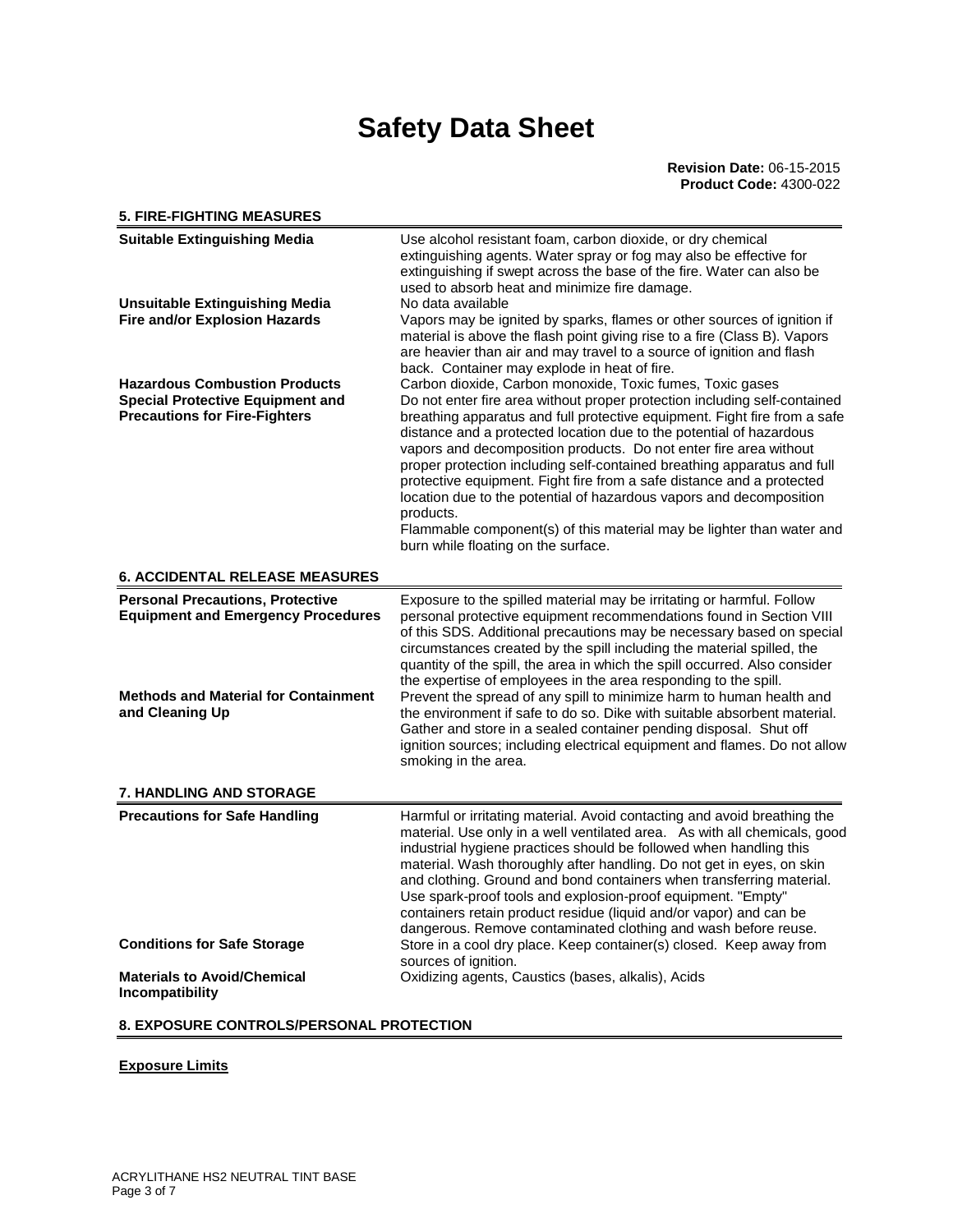### **Revision Date:** 06-15-2015 **Product Code:** 4300-022

| <b>Chemical Component</b>                  | <b>OSHA PEL</b>                           | <b>ACGIH TLV-TWA</b>                      | <b>ACGIH STEL</b>                           |
|--------------------------------------------|-------------------------------------------|-------------------------------------------|---------------------------------------------|
| Methyl Amyl Ketone                         | 100ppm; 465mg/m <sup>3</sup><br>'TWA)     | 50ppm; 233mg/m <sup>3</sup><br><b>TWA</b> |                                             |
| n-Butyl acetate                            | 150 ppm TWA; 710<br>mq/m <sup>3</sup> TWA | 150 ppm TWA; 713<br>mg/m3 TWA             | 200 ppm STEL; 950<br>mg/m <sup>3</sup> STEL |
| Ethylene glycol monobutyl ether<br>acetate |                                           | 20ppm TWA                                 |                                             |
| Ethylbenzene                               | 100 ppm TWA; 435<br>ma/m <sup>3</sup> TWA | 100 ppm TWA; 434<br>ma/m <sup>3</sup> TWA | 125 ppm STEL; 543<br>mg/m <sup>3</sup> STEL |

| Appropriate<br><b>Engineering Controls</b>  | Use local exhaust ventilation or other engineering controls to minimize exposure.<br>Engineering controls must be designed to meet the OSHA chemical specific standard in<br>29 CFR 1910. Explosion proof exhaust ventilation should be used.                                                                                                                                                                                                        |
|---------------------------------------------|------------------------------------------------------------------------------------------------------------------------------------------------------------------------------------------------------------------------------------------------------------------------------------------------------------------------------------------------------------------------------------------------------------------------------------------------------|
| <b>Respiratory Protection</b>               | General or local exhaust ventilation is the preferred means of protection. In cases where<br>ventilation is inadequate, respiratory protection may be required to avoid overexposure.<br>Follow respirator manufacturer's directions for respirator use.                                                                                                                                                                                             |
| <b>Eye Protection</b>                       | Wear safety glasses with side shields when handling this product. Wear additional eye<br>protection such as chemical splash goggles and/or face shield when the possibility exists<br>for eye contact with splashing or spraying liquid, or airborne material. Have an eye wash<br>station available.                                                                                                                                                |
| <b>Skin Protection</b>                      | Where use can result in skin contact, practice good personal hygiene. Wash hands and<br>other exposed areas with mild soap and water before eating, drinking, and when leaving<br>work. Clothing suitable to prevent skin contact.                                                                                                                                                                                                                   |
| <b>General Hygiene</b><br><b>Conditions</b> | As with all chemicals, good industrial hygiene practices should be followed when<br>handling this material. Wash thoroughly after handling. Do not get in eyes, on skin and<br>clothing. Ground and bond containers when transferring material. Use spark-proof tools<br>and explosion-proof equipment. "Empty" containers retain product residue (liquid and/or<br>vapor) and can be dangerous. Remove contaminated clothing and wash before reuse. |

## **9. PHYSICAL AND CHEMICAL PROPERTIES**

| Liquid                                |
|---------------------------------------|
| Colorless                             |
| Ester-Like                            |
| No data available                     |
| No data available                     |
| No data available / No data available |
|                                       |
| 257.0                                 |
| 337.5                                 |
| 102/39                                |
| $0.40$ (n-Butyl Acetate = 1.0)        |
| No data available                     |
| 7.9%                                  |
| 1.1%                                  |
| 8.00 mbar                             |
| 4.00                                  |
| 4.500                                 |
| Low: 10-39%                           |
| No data available                     |
| No data available                     |
| No data available                     |
| $20 - 30 Z4$                          |
| 44.39                                 |
|                                       |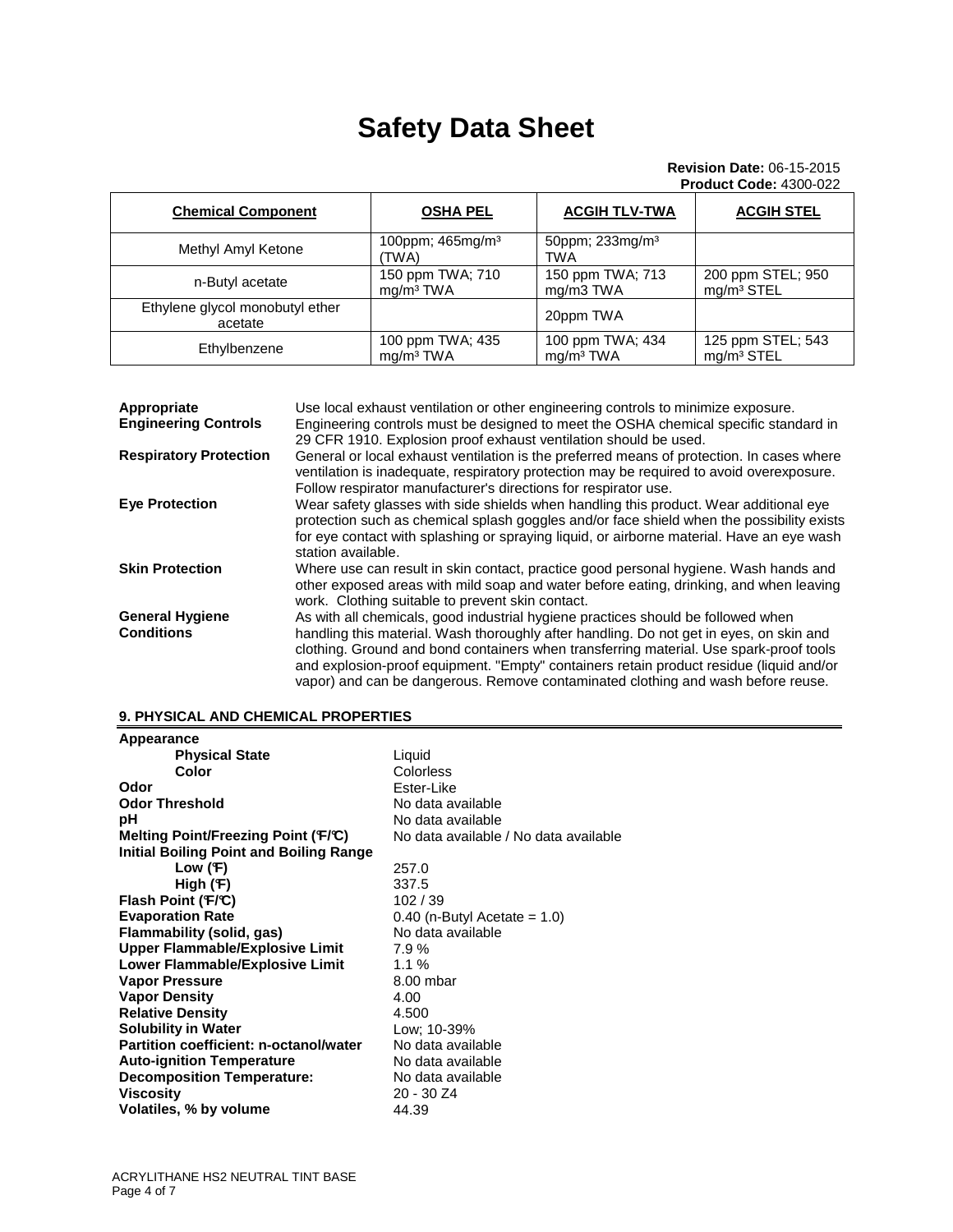**Revision Date:** 06-15-2015 **Product Code:** 4300-022

|                                                                                     |                                                                                                 |                                                                                                                                         | <b>Product Code: 4300-022</b>                  |
|-------------------------------------------------------------------------------------|-------------------------------------------------------------------------------------------------|-----------------------------------------------------------------------------------------------------------------------------------------|------------------------------------------------|
| Volatiles, % by weight                                                              | 27.62                                                                                           |                                                                                                                                         |                                                |
| <b>Volatile Organic Chemicals (g/L)</b><br>(Regulatory, Calculated)                 | 396.22                                                                                          |                                                                                                                                         |                                                |
| (Actual, Calculated)                                                                | 396.22                                                                                          |                                                                                                                                         |                                                |
| <b>Density</b>                                                                      | 11.88 - 12.08 lbs./Gal                                                                          |                                                                                                                                         |                                                |
| <b>10. STABILITY AND REACTIVITY</b>                                                 |                                                                                                 |                                                                                                                                         |                                                |
| <b>Chemical stability</b>                                                           |                                                                                                 | Stable under normal conditions.                                                                                                         |                                                |
| <b>Possibility of Hazardous Reactions</b><br><b>Conditions to Avoid</b>             | No data available                                                                               |                                                                                                                                         |                                                |
|                                                                                     |                                                                                                 | Temperatures above flash point in combination with sparks,<br>open flames, or other sources of ignition. Contamination.                 |                                                |
| <b>Incompatible Materials</b>                                                       |                                                                                                 | Oxidizing agents, Caustics (bases, alkalis), Acids                                                                                      |                                                |
| <b>Hazardous Decomposition Products</b>                                             |                                                                                                 | Carbon dioxide, Carbon monoxide, Toxic fumes, Toxic gases                                                                               |                                                |
| <b>11. TOXICOLOGICAL INFORMATION</b>                                                |                                                                                                 |                                                                                                                                         |                                                |
| <b>Routes of Exposure</b>                                                           | Inhalation                                                                                      |                                                                                                                                         |                                                |
|                                                                                     | Ingestion<br>Skin contact                                                                       |                                                                                                                                         |                                                |
|                                                                                     | Eye contact                                                                                     |                                                                                                                                         |                                                |
|                                                                                     |                                                                                                 |                                                                                                                                         |                                                |
| Immediate (Acute) Health Effects by Route of Exposure<br><b>Inhalation Toxicity</b> |                                                                                                 | Vapor harmful. May affect the brain or nervous system causing dizziness,                                                                |                                                |
|                                                                                     | headache or nausea.                                                                             |                                                                                                                                         |                                                |
| <b>Skin Contact</b>                                                                 | Can cause moderate skin irritation.                                                             |                                                                                                                                         |                                                |
| <b>Skin Absorption</b>                                                              | May be harmful if absorbed through skin.                                                        |                                                                                                                                         |                                                |
| <b>Eye Contact</b><br><b>Ingestion Toxicity</b>                                     | Causes eye irritation.<br>Harmful if swallowed. Aspiration of material into the lungs can cause |                                                                                                                                         |                                                |
|                                                                                     | chemical pneumonitis which can be fatal.                                                        |                                                                                                                                         |                                                |
| Long-Term (Chronic) Health Effects                                                  |                                                                                                 |                                                                                                                                         |                                                |
| Carcinogenicity                                                                     |                                                                                                 | Possible cancer hazard. Contains ethylbenzene which may cause cancer                                                                    |                                                |
|                                                                                     |                                                                                                 | based on animal data. (Risk of cancer depends on duration and level of                                                                  |                                                |
| <b>Inhalation</b>                                                                   | exposure.)                                                                                      |                                                                                                                                         |                                                |
|                                                                                     |                                                                                                 | NOTICE: Reports have associated repeated and prolonged occupational<br>overexposure to solvents with permanent brain and nervous system |                                                |
|                                                                                     |                                                                                                 | damage. Intentional misuse by deliberately concentrating and inhaling the                                                               |                                                |
|                                                                                     | contents may be harmful or fatal.                                                               |                                                                                                                                         |                                                |
| <b>Product Toxicology Data</b>                                                      |                                                                                                 |                                                                                                                                         |                                                |
| <b>Oral Acute Toxicity Estimate (ATE)</b>                                           | 5,638.96 mg/kg                                                                                  |                                                                                                                                         |                                                |
| <b>Inhalation Dust/Mist Acute Toxicity Estimate</b><br>(ATE)                        | 53.79 mg/L                                                                                      |                                                                                                                                         |                                                |
| <b>Inhalation Vapor Acute Toxicity Estimate</b><br>(ATE)                            | 51.41 mg/L                                                                                      |                                                                                                                                         |                                                |
| <b>Dermal Acute Toxicity Estimate (ATE)</b>                                         | 39,445.28 mg/kg                                                                                 |                                                                                                                                         |                                                |
| <b>Component Toxicology Data</b>                                                    |                                                                                                 |                                                                                                                                         |                                                |
| <b>Chemical Component</b>                                                           | Oral LD50                                                                                       | <b>Dermal LD50</b>                                                                                                                      | <b>Inhalation LC50</b>                         |
|                                                                                     | Oral LD50 Male Rat > 5000                                                                       | Dermal LD50 Rabbit ~                                                                                                                    | Inhalation LC50 (6h) Male<br>Rat > 998.00 mg/L |
| Ethyl 3-ethoxypropionate                                                            | mg/kg<br>Oral LD50 Female Rat ~                                                                 | 4080 - 4680 mg/kg                                                                                                                       |                                                |
|                                                                                     | 4309 mg/kg                                                                                      |                                                                                                                                         |                                                |

Methyl Amyl Ketone Oral LD50 Rat 1600 mg/kg Dermal LD50 Rabbit

mg/kg

n-Butyl acetate **Oral LD50 Rat 10,760** 

10,206 mg/kg

Dermal LD50 Rat 12,789 mg/kg

Inhalation LC50 (4h) Rat > 16.70 mg/L

Inhalation LC50 (4h) Rat > 21.00 mg/L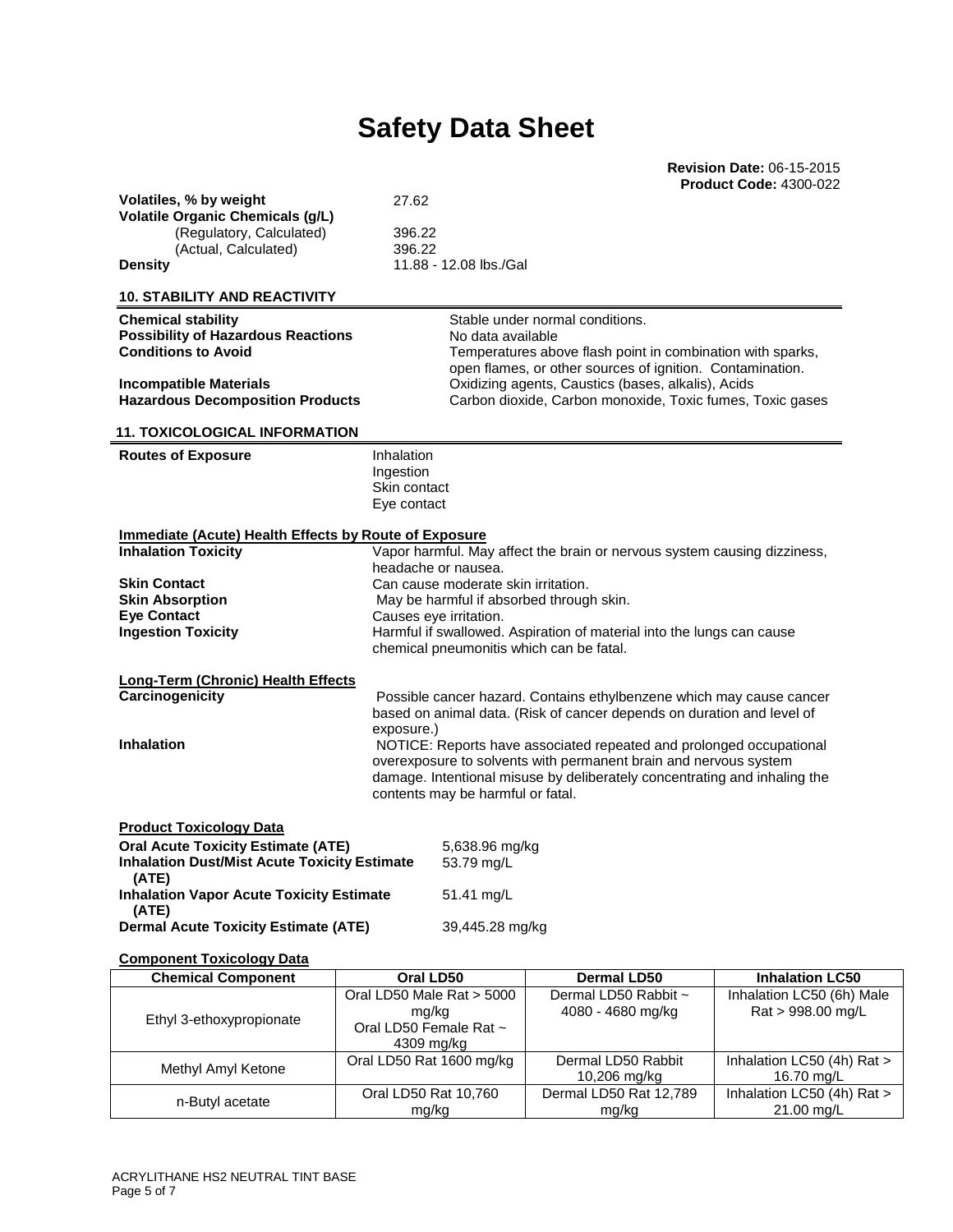## **Revision Date:** 06-15-2015

|                                                                                                                                                                                                                                                                                                                                                                                                             |                                                           |                                                                                                                                                                                                                       | <b>Product Code: 4300-022</b>           |
|-------------------------------------------------------------------------------------------------------------------------------------------------------------------------------------------------------------------------------------------------------------------------------------------------------------------------------------------------------------------------------------------------------------|-----------------------------------------------------------|-----------------------------------------------------------------------------------------------------------------------------------------------------------------------------------------------------------------------|-----------------------------------------|
| Ethylene glycol monobutyl ether<br>acetate                                                                                                                                                                                                                                                                                                                                                                  | Oral LD50 Rat 1880 mg/kg                                  | Dermal LD50 Rabbit 1500<br>mg/kg                                                                                                                                                                                      | Inhalation LC50 (6h) Rat ><br>4.59 mg/L |
| Light aromatic solvent naphtha                                                                                                                                                                                                                                                                                                                                                                              | Oral LD50 Rat 8400 mg/kg                                  | Dermal LD50 Rat > 2000<br>mg/kg                                                                                                                                                                                       | Inhalation LC50 (4h) Rat<br>5.60 mg/L   |
| Ethylbenzene                                                                                                                                                                                                                                                                                                                                                                                                | Oral LD50 Rat 3500 mg/kg                                  | Dermal LD50 Rabbit 5510<br>mg/kg                                                                                                                                                                                      | Inhalation LC50 (4h) Rat<br>17.00 mg/L  |
| <b>Carcinogen Information</b><br><b>Chemical Name</b><br>Ethylbenzene                                                                                                                                                                                                                                                                                                                                       | <b>IARC Carcinogen</b><br>2Β                              | <b>OSHA Carcinogen</b>                                                                                                                                                                                                | <b>NTP Carcinogen</b>                   |
| <b>12. ECOLOGICAL INFORMATION</b>                                                                                                                                                                                                                                                                                                                                                                           |                                                           |                                                                                                                                                                                                                       |                                         |
| <b>Ecotoxicity (aquatic and</b><br>terrestrial, where available)<br><b>Mobility in soil</b>                                                                                                                                                                                                                                                                                                                 | No data available<br>No data available                    |                                                                                                                                                                                                                       |                                         |
| <b>13. DISPOSAL CONSIDERATIONS</b>                                                                                                                                                                                                                                                                                                                                                                          |                                                           |                                                                                                                                                                                                                       |                                         |
| <b>Safe Handling of Waste</b>                                                                                                                                                                                                                                                                                                                                                                               |                                                           | Refer to other sections of this SDS to determine the toxicity and physical<br>characteristics of the material to determine the proper waste<br>identification and disposal in compliance with applicable regulations. |                                         |
| <b>14. TRANSPORT INFORMATION</b>                                                                                                                                                                                                                                                                                                                                                                            |                                                           |                                                                                                                                                                                                                       |                                         |
| This section provides basic shipping classification information and does not contain all regulatory transportation<br>details. Refer to all applicable regulations for domestic, international, air, vessel and ground transportation<br>requirements and restrictions.<br><b>DOT Basic Description:</b><br>Paint<br><b>Hazard Class:</b><br>3<br><b>UN Number:</b><br><b>Packing Group:</b><br>Ш<br>Other: | <b>UN1263</b><br>gallons) or less (DOT 49CFR 173.150(f)). | Not regulated for non-bulk domestic ground shipments for packaging of 450 liters (119                                                                                                                                 |                                         |
| <b>Marine Pollutant:</b><br>No.                                                                                                                                                                                                                                                                                                                                                                             |                                                           |                                                                                                                                                                                                                       |                                         |
| <b>15. REGULATORY INFORMATION</b>                                                                                                                                                                                                                                                                                                                                                                           |                                                           |                                                                                                                                                                                                                       |                                         |
| <b>TSCA Status</b>                                                                                                                                                                                                                                                                                                                                                                                          | inventory notification requirements.                      | All components of this product are either listed on the TSCA Inventory; or, are not subject to the                                                                                                                    |                                         |
| <b>Regulated Components</b><br><b>SARA EHS Chemicals</b><br>Not applicable                                                                                                                                                                                                                                                                                                                                  | CAS#                                                      | $\frac{9}{6}$                                                                                                                                                                                                         |                                         |
| <b>CERCLA</b><br>n-Butyl Acetate<br><b>Ethyl Benzene</b>                                                                                                                                                                                                                                                                                                                                                    | 123-86-4<br>$100 - 41 - 4$                                | $3 - 7$<br>$0.1 - 1$                                                                                                                                                                                                  |                                         |
| <b>SARA 313</b><br>Ethylene glycol monobutyl ether acetate<br>Ethylbenzene                                                                                                                                                                                                                                                                                                                                  | 112-07-2<br>100-41-4                                      | $1 - 5$<br>$0.1 - 1$                                                                                                                                                                                                  |                                         |
| <b>SARA 311/312</b>                                                                                                                                                                                                                                                                                                                                                                                         |                                                           |                                                                                                                                                                                                                       |                                         |